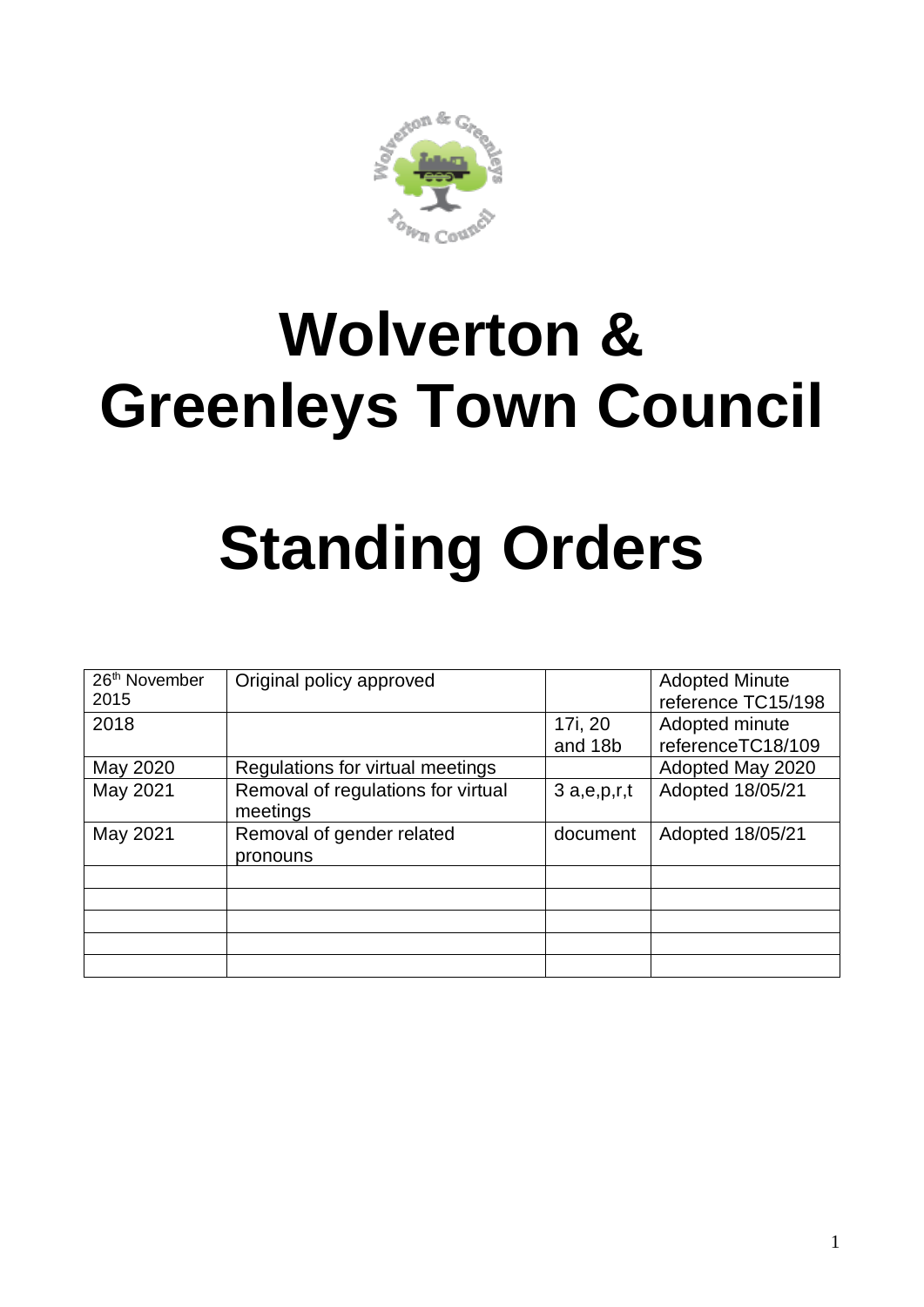#### Table of Contents

| 1.  |                                                                                         |
|-----|-----------------------------------------------------------------------------------------|
| 2.  |                                                                                         |
| 3.  |                                                                                         |
| 4.  |                                                                                         |
| 5.  |                                                                                         |
| 6.  | Extraordinary Meetings of the Council, Committees and Sub-committees 9                  |
| 7.  |                                                                                         |
| 8.  |                                                                                         |
| 9.  | Motions for a Meeting that Require Written Notice to be Given to the Proper Officer  10 |
| 10. |                                                                                         |
|     |                                                                                         |
|     |                                                                                         |
|     |                                                                                         |
|     |                                                                                         |
|     |                                                                                         |
|     |                                                                                         |
|     |                                                                                         |
|     |                                                                                         |
|     |                                                                                         |
|     |                                                                                         |
|     |                                                                                         |
|     |                                                                                         |
|     |                                                                                         |
|     |                                                                                         |
|     |                                                                                         |
|     |                                                                                         |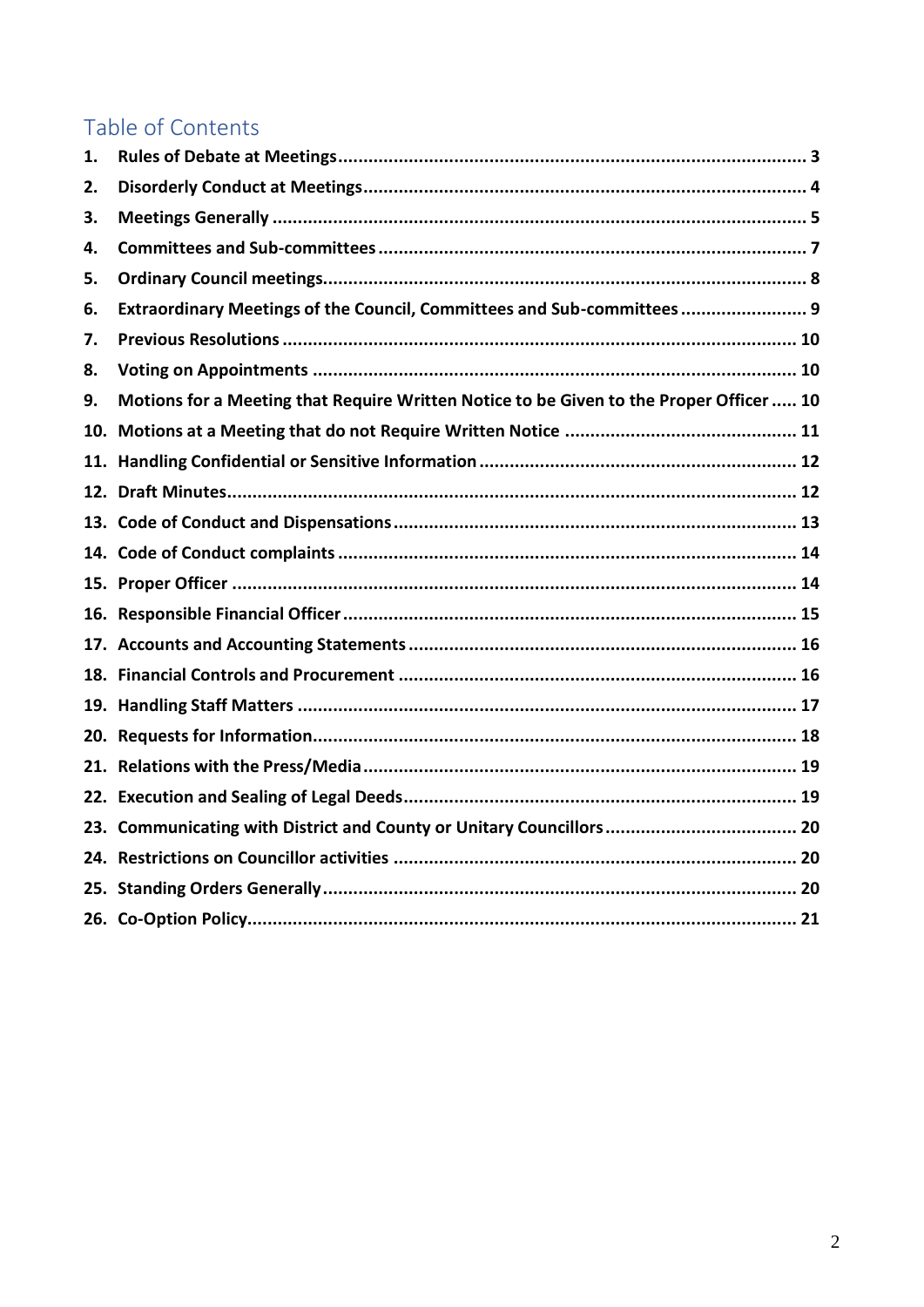#### <span id="page-2-0"></span>**1. Rules of Debate at Meetings**

- a Motions on the agenda shall be considered in the order that they appear unless the order is changed at the discretion of the chair of the meeting.
- b A motion (including an amendment) shall not be progressed unless it has been moved and seconded.
- c A motion on the agenda that is not moved by its proposer may be treated by the chair of the meeting as withdrawn.
- d If a motion (including an amendment) has been seconded, it may be withdrawn by the proposer only with the consent of the seconder and the meeting.
- e If an amendment is proposed to remove or add words to a motion, it shall not negate the motion. If the proposed motion negates the original motion then it shall be treated as a new motion and the original motion will be debated first.
- f The mover of the original motion shall be asked if they approve the amendment before the motion is debated. If the amendment is not accepted the mover of the original motion may speak first before the amendment is discussed. If an amendment to the original motion is carried, the original motion becomes the substantive motion upon which further amendment(s) may be moved. If the amendment is not accepted the original motion will be voted on first before voting on the amendment.
- g An amendment shall not be considered unless early verbal notice of it is given at the meeting and, if requested by the chair of the meeting, is expressed in writing to the chair.
- h A Councillor may move an amendment to their own motion if agreed by the meeting. If a motion has already been seconded, the amendment shall be with the consent of the seconder and the meeting.
- i If there is more than one amendment to an original or substantive motion, the amendments shall be moved in the order directed by the chair.
- j Subject to standing order 1(k) below, only one amendment shall be moved and debated at a time, the order of which shall be directed by the chair of the meeting.
- k One or more amendments may be discussed together if the chair of the meeting considers this expedient but each amendment shall be voted upon separately.
- l A Councillor may not move more than one amendment to an original or substantive motion.
- m The mover of an amendment has no right of reply at the end of debate on it.
- n Where a series of amendments to an original motion are carried, the mover of the original motion shall have a right of reply either at the end of debate of the first amendment or at the very end of debate on the final substantive motion immediately before it is put to the vote.
- o Unless permitted by the chair of the meeting, a Councillor may speak once in the debate on a motion except:
	- i. to speak on an amendment moved by another Councillor;
	- ii. to move or speak on another amendment if the motion has been amended since he last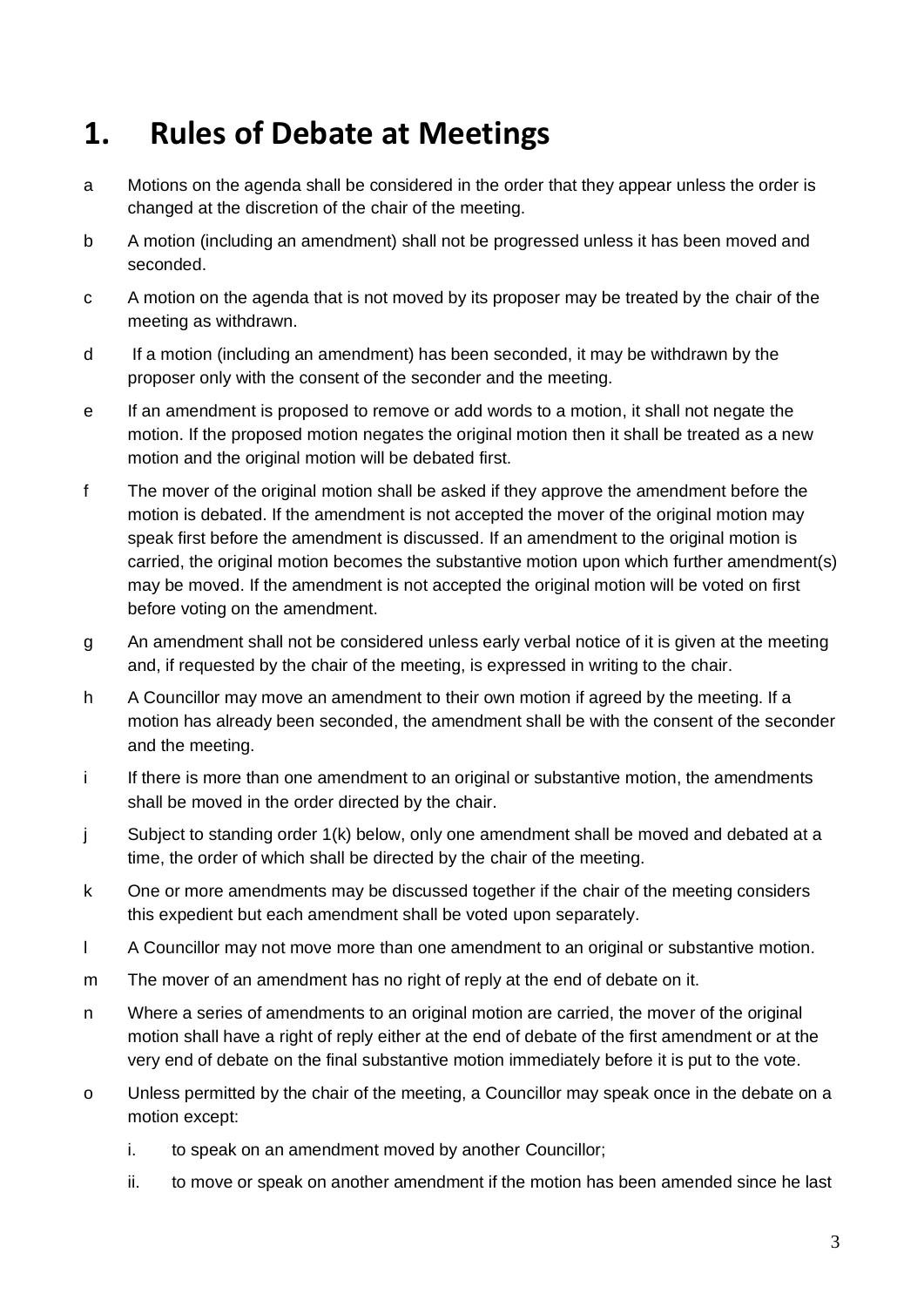spoke;

- iii. to make a point of order;
- iv. to give a personal explanation; or
- v. in exercise of a right of reply.
- p During the debate of a motion, a Councillor may interrupt only on a point of order or a personal explanation and the Councillor who was interrupted shall stop speaking. A Councillor raising a point of order shall identify the standing order which he considers has been breached or specify the other irregularity in the proceedings of the meeting he is concerned by.
- q A point of order shall be decided by the chair of the meeting and their decision shall be final.
- r When a motion is under debate, no other motion shall be moved except:
	- i. to amend the motion;
	- ii. to proceed to the next business;
	- iii. to adjourn the debate;
	- iv. to put the motion to a vote;
	- v. to ask a person to be no longer heard or to leave the meeting;
	- vi. to refer a motion to a committee or sub-committee for consideration;
	- vii. to exclude the public and press;
	- viii. to adjourn the meeting; or
	- ix. to suspend particular standing order(s) excepting those which reflect mandatory statutory requirements.
- s Before an original or substantive motion is put to the vote, the chair of the meeting shall be satisfied that the motion has been sufficiently debated and that the mover of the motion under debate has exercised or waived their right of reply.
- t Excluding motions moved understanding order 1(r) above, the contributions or speeches by a Councillor shall relate only to the motion under discussion and shall not exceed 4 minutes without the consent of the chair of the meeting.

## <span id="page-3-0"></span>**2. Disorderly Conduct at Meetings**

- a No person shall obstruct the transaction of business at a meeting or behave offensively or improperly. If this standing order is ignored, the chair of the meeting shall request such person(s) to moderate or improve their conduct.
- b If person(s) disregard the request of the chair of the meeting to moderate or improve their conduct, any Councillor or the chair of the meeting may move that the person be no longer heard or excluded from the meeting. The motion, if seconded, shall be put to the vote without discussion.
- c If a resolution made under standing order 2(b) above is ignored, the chair of the meeting may take further reasonable steps to restore order or to progress the meeting. This may include temporarily suspending or closing the meeting.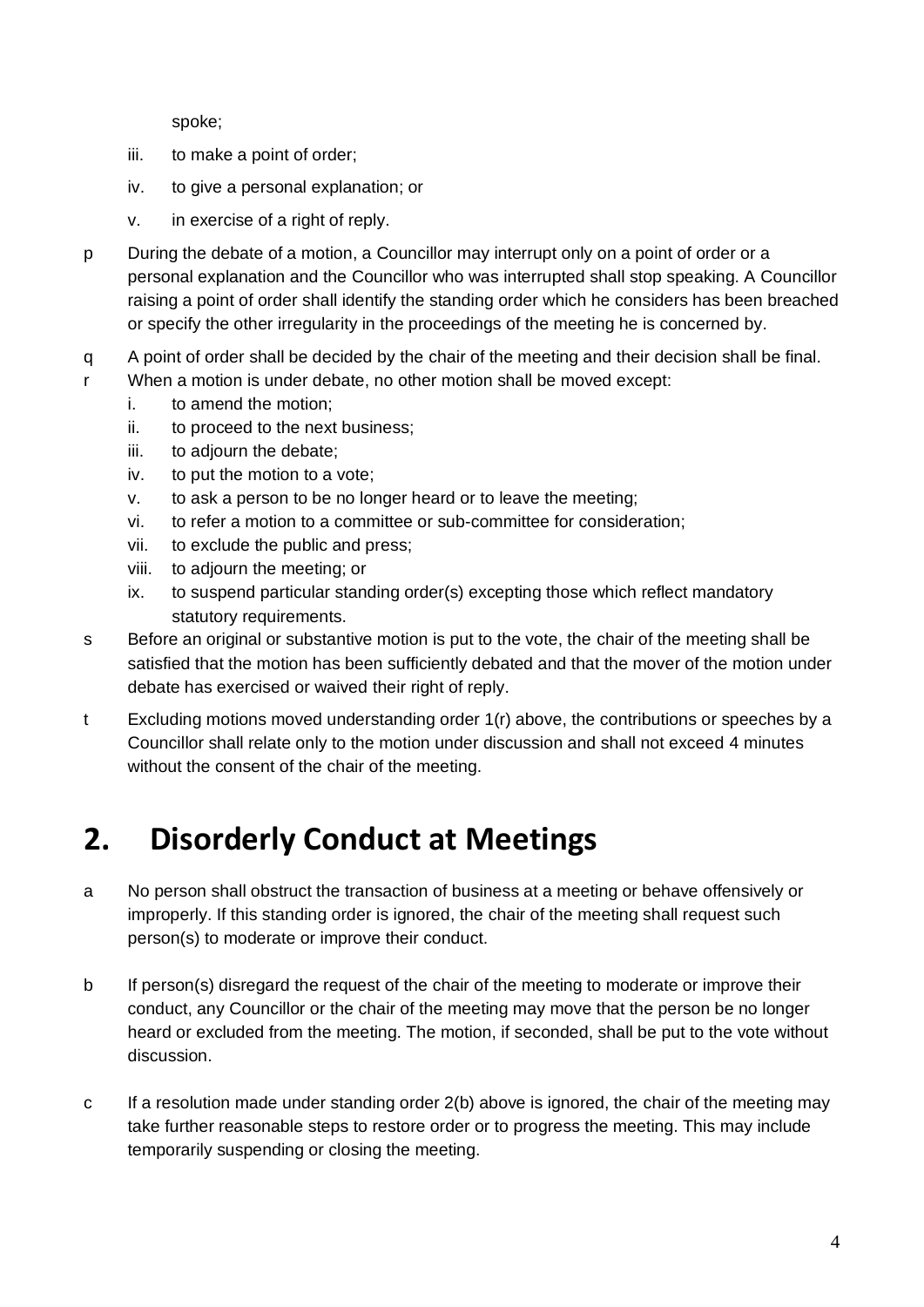#### <span id="page-4-0"></span>**Meetings Generally**

- **Full Council meetings**
- **Committee meetings**

 $\blacksquare$ 

- Sub-committee meetings
	- a **Meetings shall not take place in premises which at the time of the meeting are used for the supply of alcohol, unless no other premises are available free of charge or at a reasonable cost.**
	- $\mathcal{L}_{\mathcal{A}}$ b **The minimum three clear days' public notice for a meeting does not include the day on which the notice was issued or the day of the meeting.** This notice will also be published on the Council website and will include background papers and or reports dependant on file size. If the whole or part of a report is not available this will be stated on the agenda.
		- c **Councillors will receive summons and papers electronically in-line with the council policy.**
- $\mathbb{R}^n$  . d **Meetings shall be open to the public unless their presence is prejudicial to the public interest by reason of the confidential nature of the business to be transacted or for other special reasons. The public's exclusion from part or all of a meeting shall be by a resolution which shall give reasons for the public's exclusion.**
	- e Members of the public if they are invited to do so by the Chair, may make representations, answer questions and give evidence at a meeting in respect of the business on the agenda. This section of the meeting will be limited to 4 minutes.
	- f Members of the public can speak only once during the meeting.
	- g Members of the public who wish to speak to a question need to lodge the question in writing with the Proper Officer of the Council or a relevant Councillor 2 days before the actual meeting is due to take place.
	- h In accordance with standing order 3(e) above, a question shall not require a response at the meeting nor start a debate on the question. The chair of the meeting may direct that a written or oral response be given.
	- i A person who speaks at a meeting shall direct their comments to the chair of the meeting. For expediency the Chair may request that speaker is nominated to speak on behalf of the public if there is a number of members of the public wishing to speak on the same item.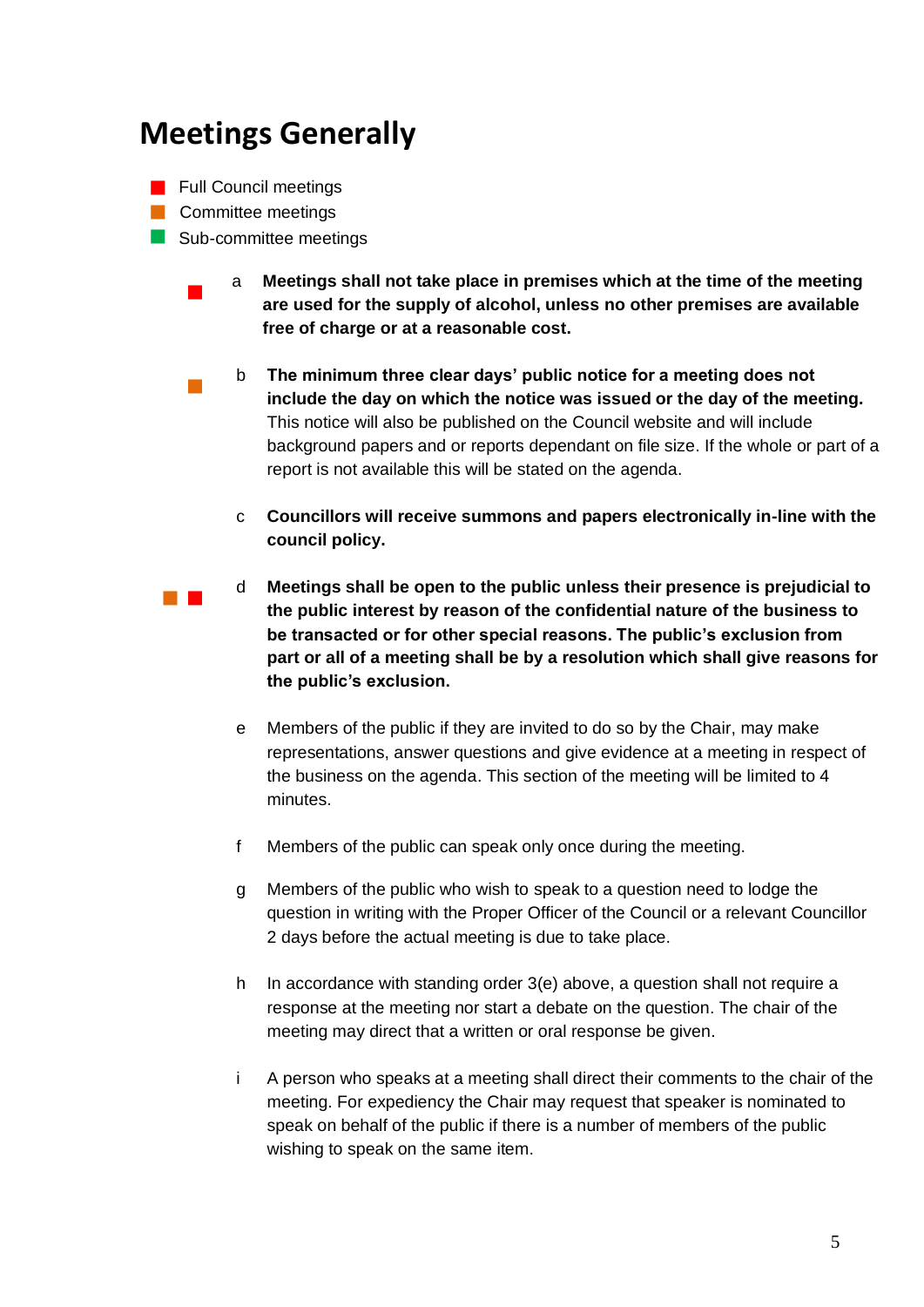- j Only one person is permitted to speak at a time. If more than one person wants to speak, the chair of the meeting shall direct the order of speaking.
- $\mathbb{R}^n$  . k **Photographing, audio-recording, use of social media and filming is permitted during public meetings, provided prior notice of this intent should be provided to the Clerk before the commencement of the meeting and the recorder adheres to the Council's policy on 'Reporting on a public meeting'.**
- $\mathcal{L}^{\text{max}}$ l **The press shall be provided with reasonable facilities for the taking of their report of all or part of a meeting at which they are entitled to be present**.
	- m **Subject to standing orders which indicate otherwise, anything authorised or required to be done by, to or before the Chair of the Council may in their absence be done by, to or before the Vice-Chair of the Council (if any).**
	- n **The Chair, if present, shall preside at a meeting. If the Chair is absent from a meeting, the Vice-Chair, if present, shall preside. If both the Chair and the Vice-Chair are absent from a meeting, a Councillor as chosen by the Councillors present at the meeting shall preside at the meeting.**
		- o **Subject to a meeting being quorate, all questions at a meeting shall be decided by a majority of the Councillors or Councillors with voting rights present and voting.**
	- p **The chair of a meeting may give an original vote on any matter put to the vote, and in the case of an equality of votes may exercise their casting vote whether or not he gave an original vote.**

*See standing orders 5(i) and (j) below for the different rules that apply in the election of the Chair of the Council at the annual meeting of the Council.*

- q **Unless standing orders provide otherwise, voting on a question shall be by a show of hands. At the request of a Councillor, the voting on any question shall be recorded so as to show whether each Councillor present and voting gave their vote for or against that question.** Such a request shall be made before the vote is to be taken.
- r The minutes of a meeting shall include an accurate record of the following:
	- i. the time and place of the meeting;
	- ii. the names of Councillors present and absent;
	- iii. interests that have been declared by Councillors and non-Councillors with voting rights;
	- iv. whether a Councillor or non-Councillor with voting rights left the meeting when matters that they held interests in were being considered;
	- v. if there was a written question received and answered
	- vi. the resolutions made.

 $\mathcal{L}_{\mathcal{A}}$ 

 $\blacksquare$ 

an an T

. . . .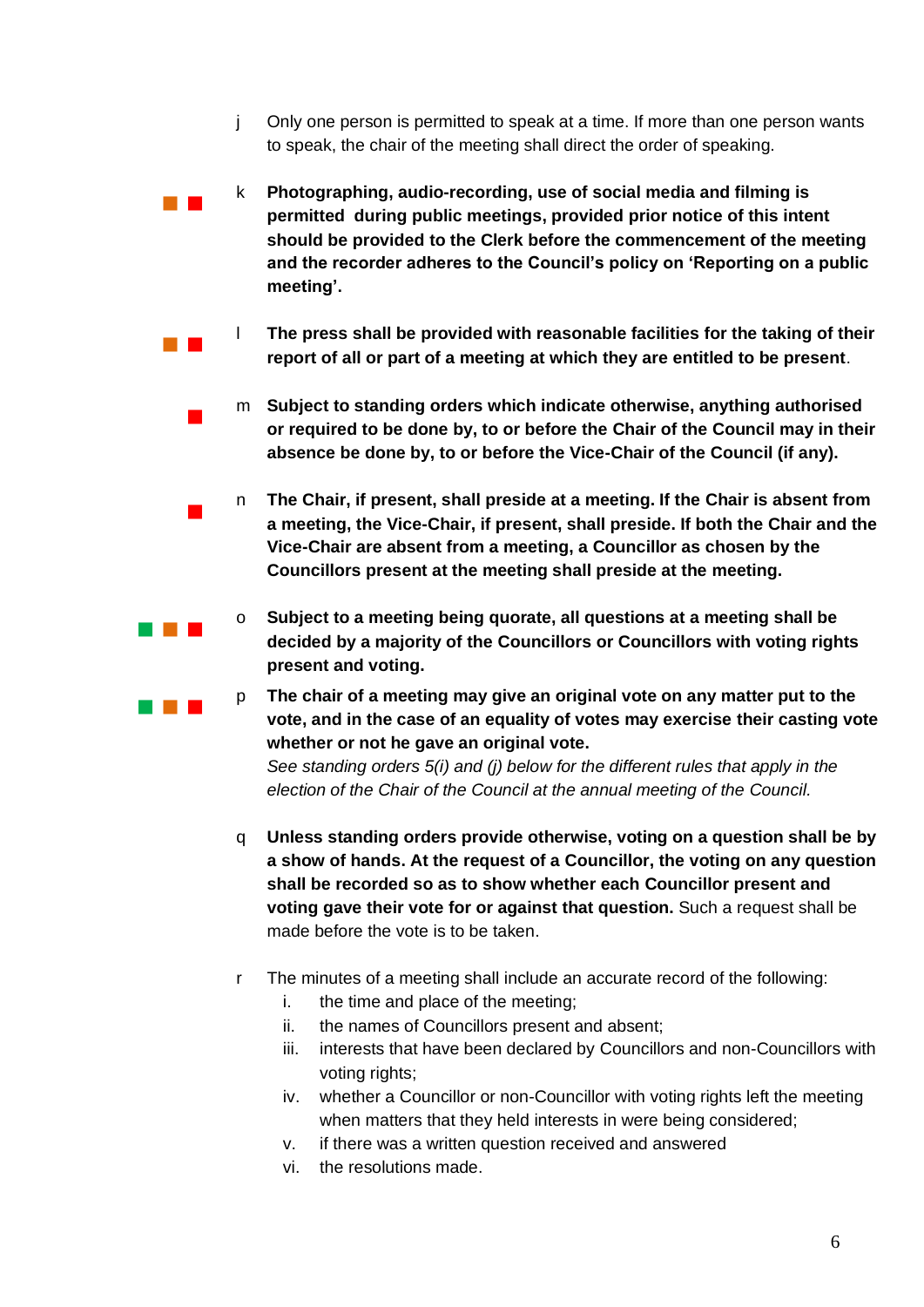- a na m s **A Councillor or a non-Councillor with voting rights who has a disclosable pecuniary interest or another interest as set out in the Council's code of conduct in a matter being considered at a meeting is subject to statutory limitations or restrictions under the code on their right to participate and vote on that matter.**
	- t **No business may be transacted at a meeting unless at least one-third of the whole number of members of the Council are present and in no case shall the quorum of a meeting be less than three.**

*See standing order 4d(viii) below for the quorum of a committee or subcommittee meeting.* 

- u **If a meeting is or becomes inquorate no business shall be transacted** and the meeting shall be closed. The business on the agenda for the meeting shall be adjourned to another meeting.
- v If the committee view to exclude the press and public from the meeting in the public interest, Councillors present, but not on the committee shall also be excluded from the meeting.
- w A meeting shall not exceed a period of 3 hours. Where the council has two meetings in an evening the total period of the meetings should not exceed a combined period of three hours.
- x All adopted policies should be reviewed every three years in rotation.
- y At the start of the meeting all councillors should be reminded to put their phones on silent whilst the meeting is on progress. This item to be included at the start of each agenda.

#### <span id="page-6-0"></span>**3. Committees and Sub-committees**

 $\mathcal{L}_{\mathcal{A}}$ 

and the control

- a **Unless the Council determines otherwise, a committee may appoint a sub-committee whose terms of reference and members shall be determined by the committee.** All members of the committee must receive training before attending their first meeting, where possible.
- b **The members of a committee may include non-Councillors unless it is a committee which regulates and controls the finances of the Council.**
- c **Unless the Council determines otherwise, all the members of an advisory committee and a sub-committee of the advisory committee may be non-Councillors.**
- d The Council may appoint standing committees or other committees as may be necessary, and: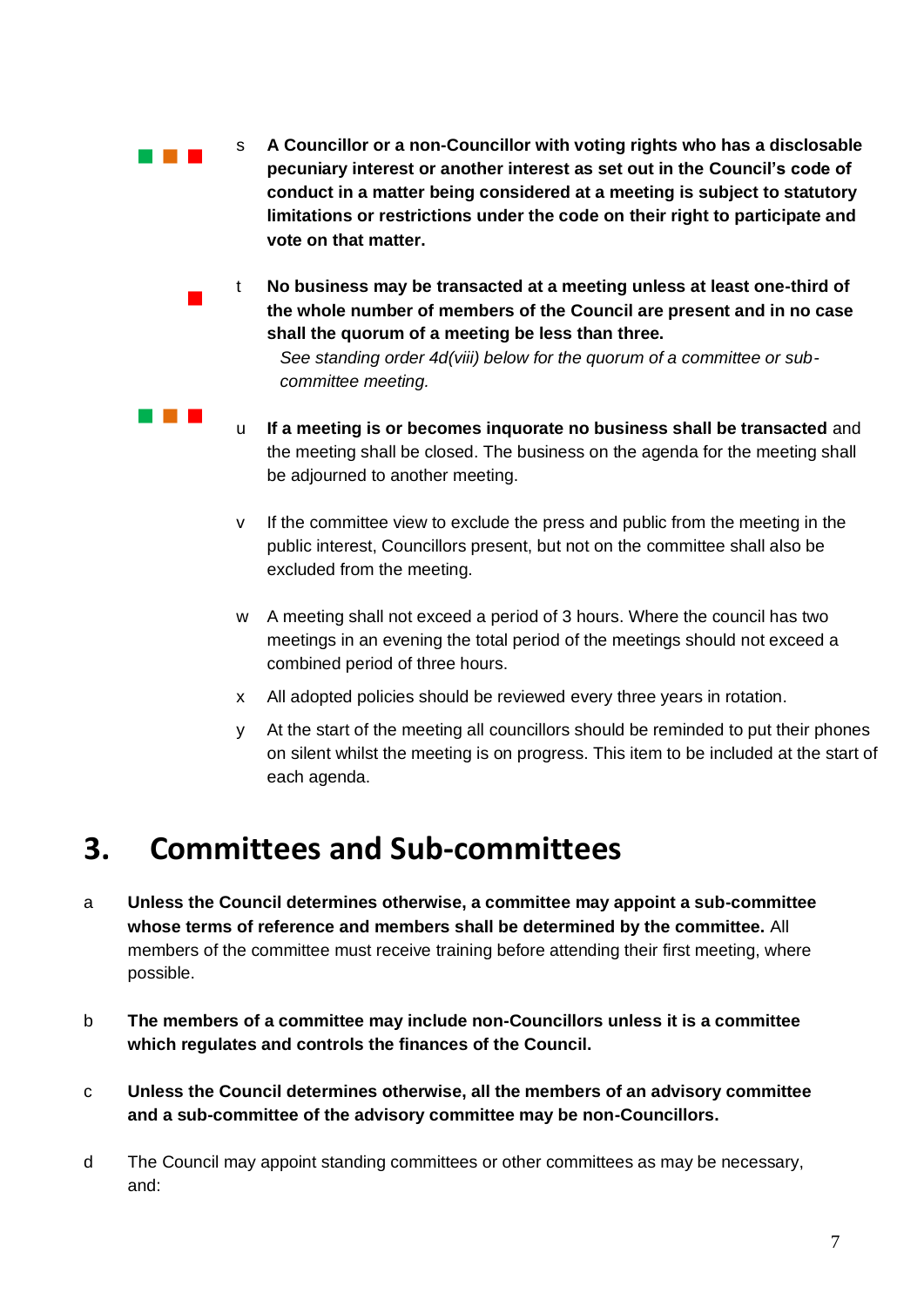- i. shall determine their terms of reference;
- ii. shall determine the number and time of the ordinary meetings of a standing committee up until the date of the next annual meeting of town Council;
- iii. shall permit a committee, other than in respect of the ordinary meetings of a committee, to determine the number and time of its meetings;
- iv. shall, subject to standing orders 4(b) and (c) above, appoint and determine the terms of office of members of such a committee;
- v. may, subject to standing orders 4(b) and (c) above, appoint and determine the terms of office of the substitute members to a committee whose role is to replace the ordinary members at a meeting of a committee if the ordinary members of the committee confirm to the Proper Officer 3 days before the meeting that they are unable to attend;
- vi. shall, after it has appointed the members of a standing committee, appoint the chair of the standing committee;
- vii. shall permit a committee other than a standing committee, its own chair at the first meeting of the committee;
- viii. shall determine the place, notice requirements and quorum for a meeting of a committee and a sub-committee which shall be no less than three;
- ix. shall determine if the public may participate at a meeting of a committee;
- x. shall determine if the public and press are permitted to attend the meetings of a subcommittee and also the advance public notice requirements, if any, required for the meetings of a sub-committee;
- xi. shall determine if the public may participate at a meeting of a sub-committee that they are permitted to attend; and
- xii. may dissolve a committee.

### <span id="page-7-0"></span>**4. Ordinary Council meetings**

- **a In an election year, the annual meeting of the Council shall be held on or within 14 days following the day on which the new Councillors elected take office.**
- **b In a year which is not an election year, the annual meeting of a Council shall be held on such day in May as the Council may direct.**
- **c If no other time is fixed, the annual meeting of the Council shall take place at 6pm.**
- **d In addition to the annual meeting of the Council, at least three other ordinary meetings shall be held in each year on such dates and times as the Council directs.**
- **e The first business conducted at the annual meeting of the Council shall be the election of the Chair and Vice-Chair (if any) of the Council.**
- **f The Chair of the Council, unless he has resigned or becomes disqualified, shall continue in office and preside at the annual meeting until their successor is elected at**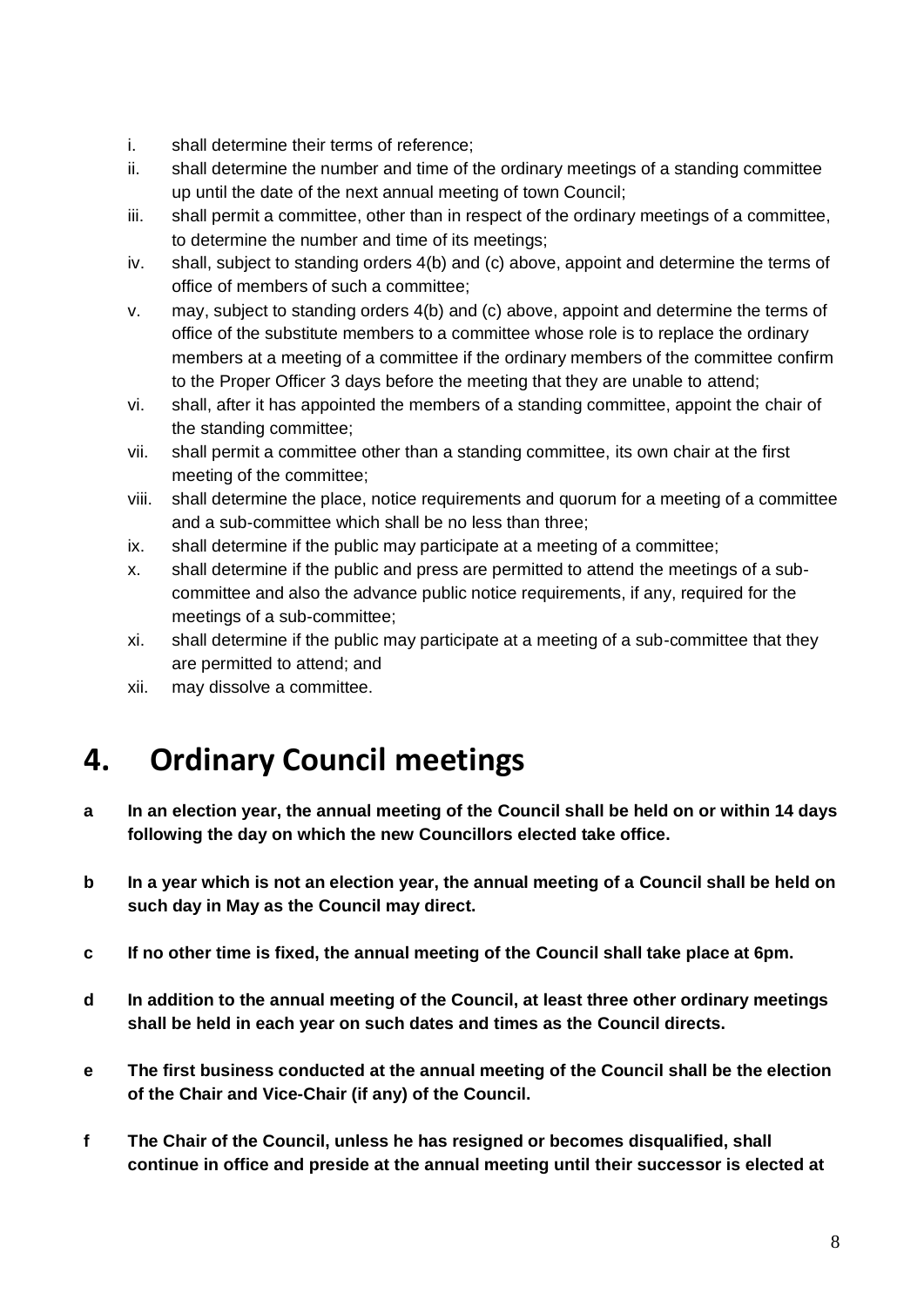**the next annual meeting of the Council.** 

- **g The Vice-Chair of the Council, if any, unless he resigns or becomes disqualified, shall hold office until immediately after the election of the Chair of the Council at the next annual meeting of the Council.**
- **h In an election year, if the current Chair of the Council has not been re-elected as a member of the Council, he shall preside at the meeting until a successor Chair of the Council has been elected. The current Chair of the Council shall not have an original vote in respect of the election of the new Chair of the Council but must give a casting vote in the case of an equality of votes.**
- **i In an election year, if the current Chair of the Council has been re-elected as a member of the Council, he shall preside at the meeting until a new Chair of the Council has been elected. He may exercise an original vote in respect of the election of the new Chair of the Council and must give a casting vote in the case of an equality of votes.**
- **j** Following the election of the Chair of the Council and Vice-Chair (if any) of the Council at the annual meeting of the Council, the business of the annual meeting shall include:
	- i. **In an election year, delivery by the Chair of the Council and Councillors of their acceptance of office forms unless the Council resolves for this to be done at a later date**. **In a year which is not an election year, delivery by the Chair of the Council of their acceptance of office form unless the Council resolves for this to be done at a later date;**
	- ii. Confirmation of the accuracy of the minutes of the last meeting of the Council;
	- iii. Receipt of the minutes of the last meeting of a committee;
	- iv. Consideration of the recommendations made by a committee;
	- v. Review of delegation arrangements to committees, sub-committees, staff and other local authorities;
	- vi. Review of the terms of reference for committees;
	- vii. Appointment of members to existing committees;
	- viii. Appointment of any new committees in accordance with standing order 4 above;
	- ix. Review of representation on or work with external bodies and arrangements for reporting back;
	- x. (*England*) In an election year, to make arrangements with a view to the Council becoming eligible to exercise the general power of competence in the future;
	- xi. Review of the Council's and/or staff subscriptions to other bodies;
	- xii. Determining the time and place of ordinary meetings of the full Council up to and including the next annual meeting of full Council.

## <span id="page-8-0"></span>**5. Extraordinary Meetings of the Council, Committees and Sub-committees**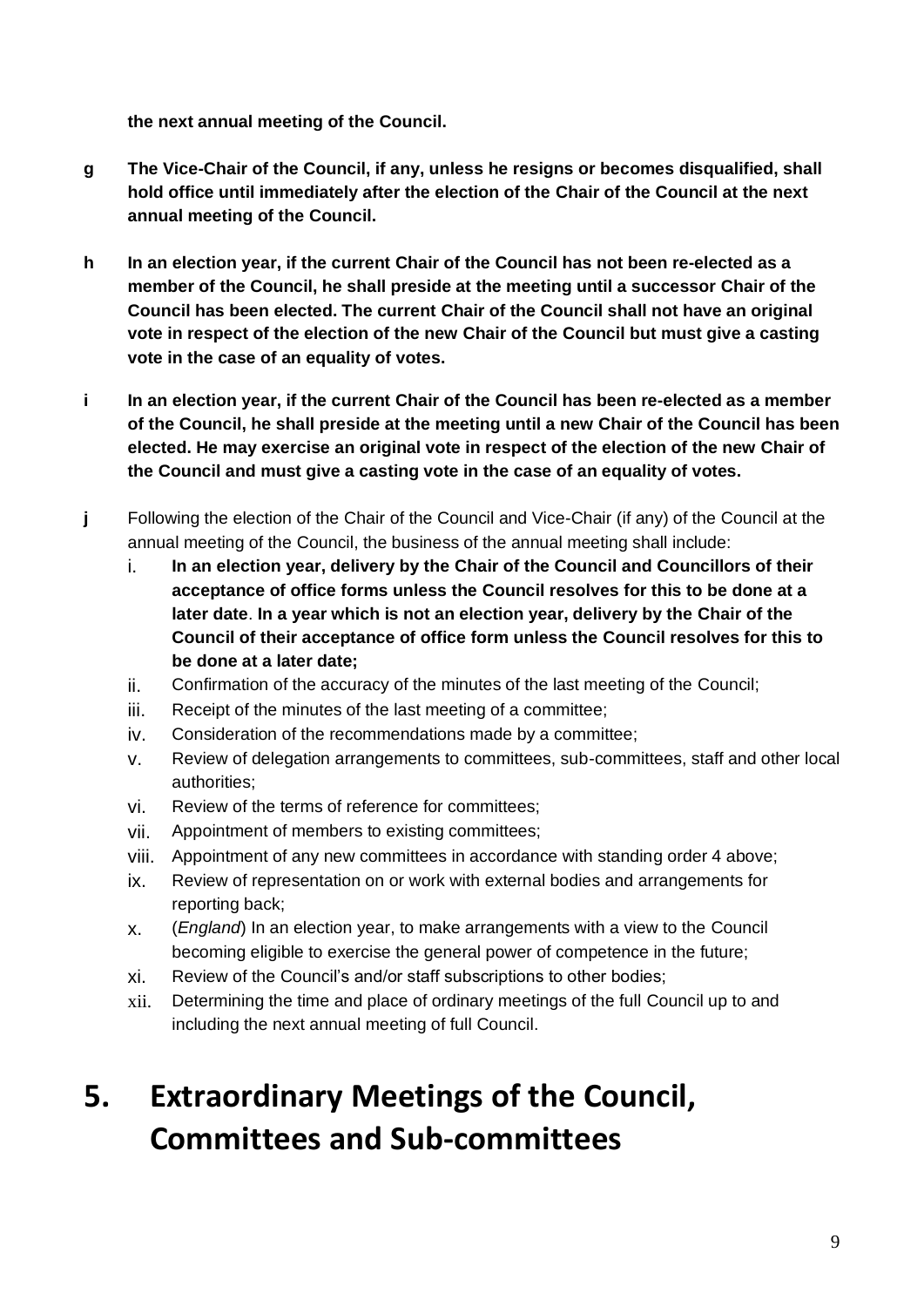- **a The Chair of the Council may convene an extraordinary meeting of the Council at any time.**
- b **If the Chair of the Council does not or refuses to call an extraordinary meeting of the Council within seven days of having been requested in writing to do so by two Councillors, any two Councillors may convene an extraordinary meeting of the Council. The public notice giving the time, place and agenda for such a meeting must be signed by the two Councillors.**
- c The chair of a committee [or a sub-committee] may convene an extraordinary meeting of the committee [or the sub-committee] at any time.
- d If the chair of a committee [or a sub-committee] does not or refuses to call an extraordinary meeting within 7 days of having been requested by to do so by 4 members of the committee [or the sub-committee], any 4 members of the committee [and the sub-committee] may convene an extraordinary meeting of a committee [and a sub-committee].

### <span id="page-9-0"></span>**6. Previous Resolutions**

- a A resolution shall not be reversed within six months except either by a special motion, which requires written notice by at least 6 Councillors to be given to the Proper Officer in accordance with standing order 9 below, or by a motion moved in pursuance of the recommendation of a committee or a sub-committee.
- b When a motion moved pursuant to standing order 7(a) above has been disposed of, no similar motion may be moved within a further six months.

### <span id="page-9-1"></span>**7. Voting on Appointments**

a Where more than two persons have been nominated for a position to be filled by the Council and none of those persons has received an absolute majority of votes in their favour, the name of the person having the least number of votes shall be struck off the list and a fresh vote taken. This process shall continue until a majority of votes is given in favour of one person. A tie in votes may be settled by the casting vote exercisable by the chair of the meeting.

### <span id="page-9-2"></span>**8. Motions for a Meeting that Require Written Notice to be Given to the Proper Officer**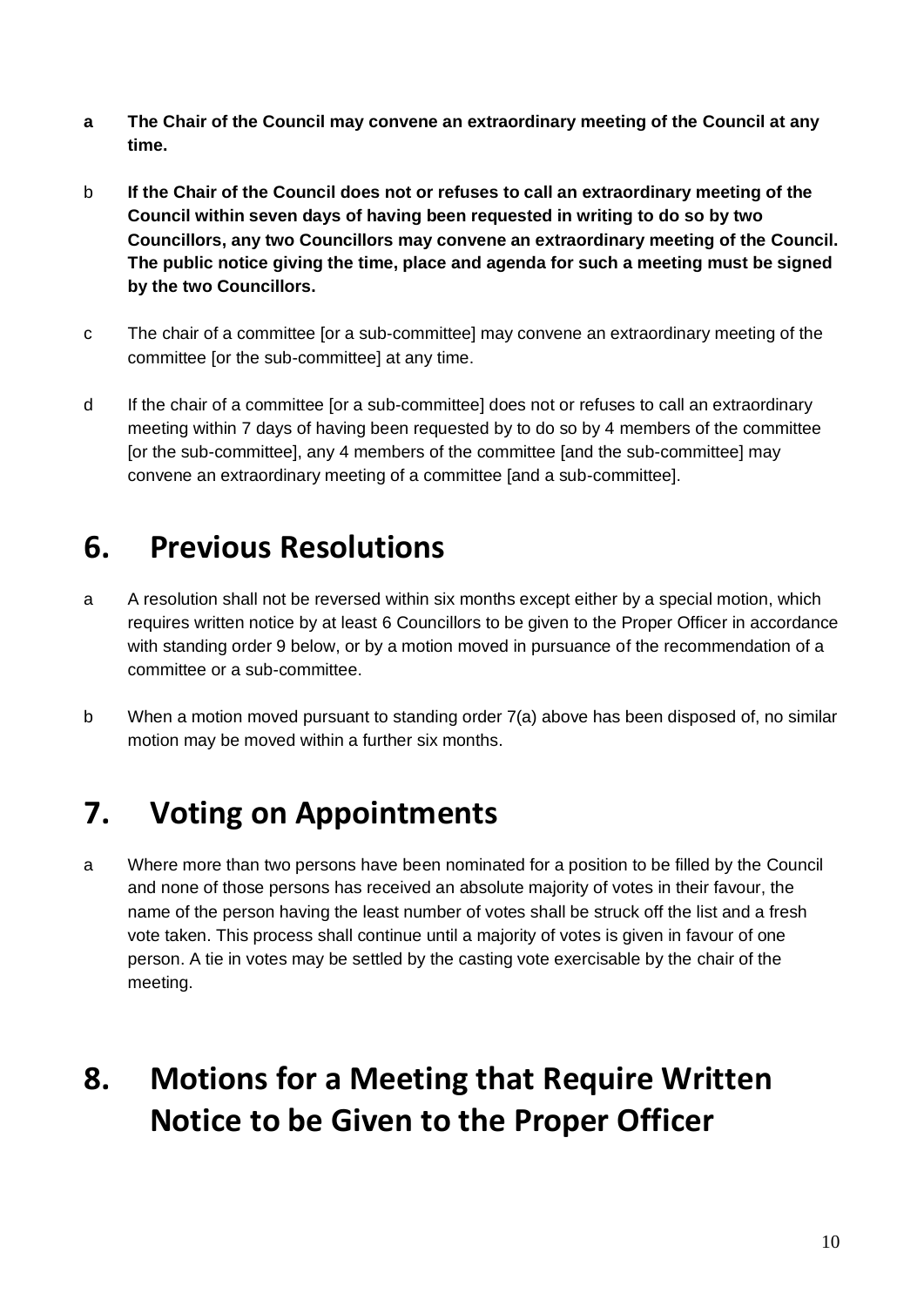- a A motion shall relate to the responsibilities of the meeting which it is tabled for and in any event shall relate to the performance of the Council's statutory functions, powers and obligations or an issue which specifically affects the Council's area or its residents.
- b All agenda items are checked against the council plan before being included on the agenda. If the proposed item is in conflict with the plan then this item can be rejected by the clerk after consultation with the chair.
- c No motion may be moved at a meeting unless it is on the agenda and the mover has given written notice of its wording to the Proper Officer at least 5 clear days before the meeting. Clear days do not include the day of the notice or the day of the meeting.
- d The Proper Officer may, before including a motion on the agenda received in accordance with standing order 9(b) above, correct obvious grammatical or typographical errors in the wording of the motion.
- e If the Proper Officer considers the wording of a motion received in accordance with standing order 9(b) above is not clear in meaning, the motion shall be rejected until the mover of the motion resubmits it in writing to the Proper Officer so that it can be understood at least 4 clear days before the meeting.
- f If the wording or subject of a proposed motion is considered improper, the Proper Officer shall consult with the chair of the forthcoming meeting or, as the case may be, the Councillors who have convened the meeting, to consider whether the motion shall be included in the agenda or rejected.
- g Subject to standing order 9(e) above, the decision of the Proper Officer as to whether or not to include the motion on the agenda shall be final.

### <span id="page-10-0"></span>**9. Motions at a Meeting that do not Require Written Notice**

- a The following motions may be moved at a meeting without written notice to the Proper Officer;
	- i. to correct an inaccuracy in the draft minutes of a meeting;
	- ii. to move to a vote;
	- iii. to defer consideration of a motion;
	- iv. to refer a motion to a particular committee or sub-committee;
	- v. to appoint a person to preside at a meeting;
	- vi. to change the order of business on the agenda;
	- vii. to proceed to the next business on the agenda;
	- viii. to require a written report;
	- ix. to appoint a committee or sub-committee and their members;
	- x. to extend the time limits for speaking;
	- xi. to exclude the press and public from a meeting in respect of confidential or sensitive information which is prejudicial to the public interest;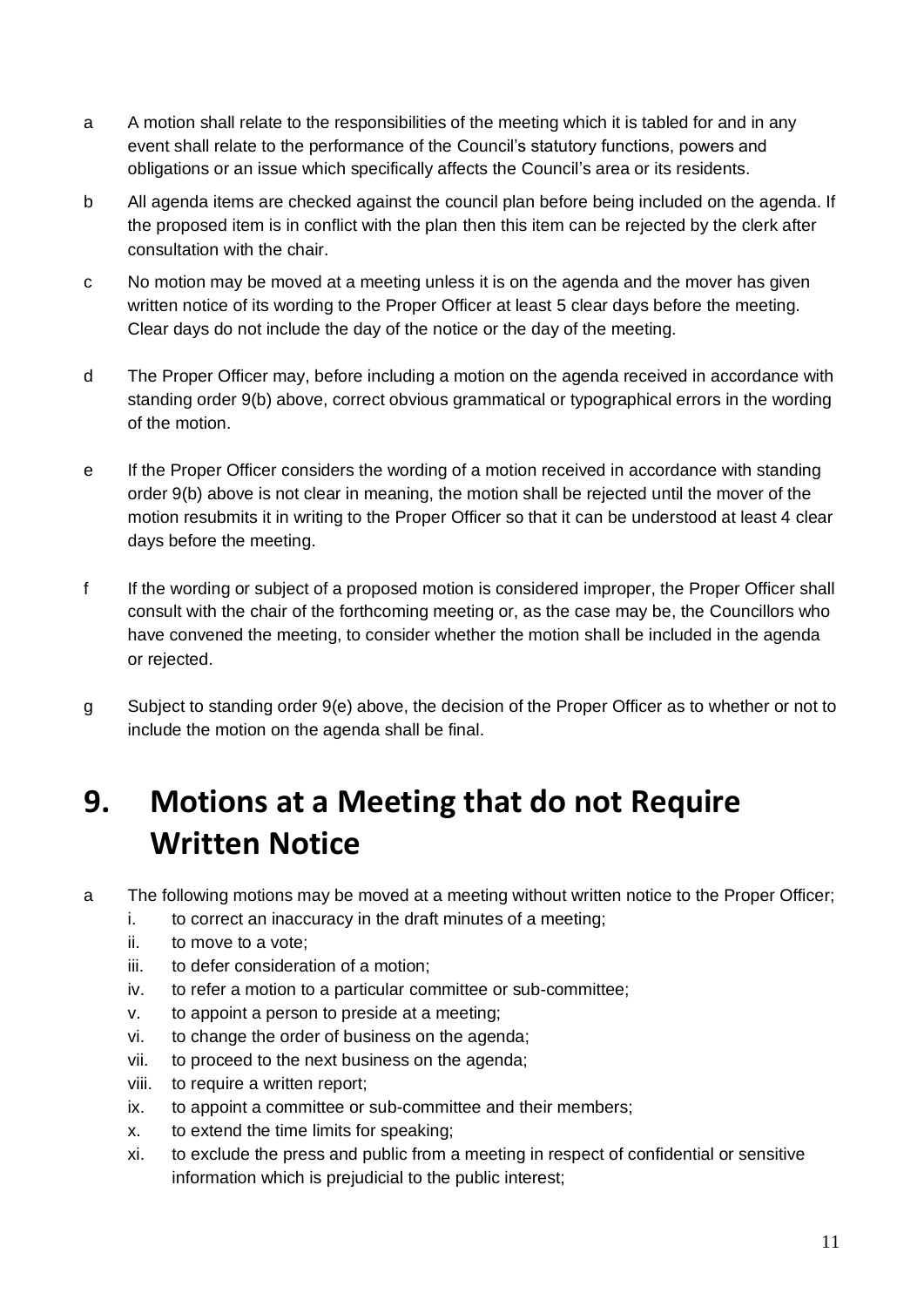- xii. to not hear further from a Councillor or a member of the public;
- xiii. to exclude a Councillor or member of the public for disorderly conduct;
- xiv. to temporarily suspend the meeting;
- xv. to suspend a particular standing order (unless it reflects mandatory statutory requirements);
- xvi. to adjourn the meeting; or
- xvii. to close a meeting.

#### <span id="page-11-0"></span>**10. Handling Confidential or Sensitive Information**

- a The agenda, papers that support the agenda and the minutes of a meeting shall not disclose or otherwise undermine confidential or sensitive information which for special reasons would not be in the public interest.
- b Councillors and staff shall not disclose confidential or sensitive information which for special reasons would not be in the public interest.
- c A councillor in breach of the provisions of standing order 11 b above may be removed from a committee or a sub-committee by a resolution of the Council.

#### <span id="page-11-1"></span>**11. Draft Minutes**

- a If the draft minutes of a preceding meeting have been served on Councillors with the agenda to attend the meeting at which they are due to be approved for accuracy, they shall be taken as read.
- b There shall be no discussion about the draft minutes of a preceding meeting except in relation to their accuracy. A motion to correct an inaccuracy in the draft minutes shall be moved in accordance with standing order 10(a)(i) above.
- c The accuracy of draft minutes, including any amendment(s) made to them, shall be confirmed by resolution and shall be signed by the chair of the meeting and stand as an accurate record of the meeting to which the minutes relate.
- d If the chair of the meeting does not consider the minutes to be an accurate record of the meeting to which they relate, they shall sign the minutes and include a paragraph in the following terms or to the same effect:

"The chair of this meeting does not believe that the minutes of the meeting of the ( ) held on [date] in respect of ( ) were a correct record but their view was not upheld by the meeting and the minutes are confirmed as an accurate record of the proceedings."

e Upon a resolution which confirms the accuracy of the minutes of a meeting, the draft minutes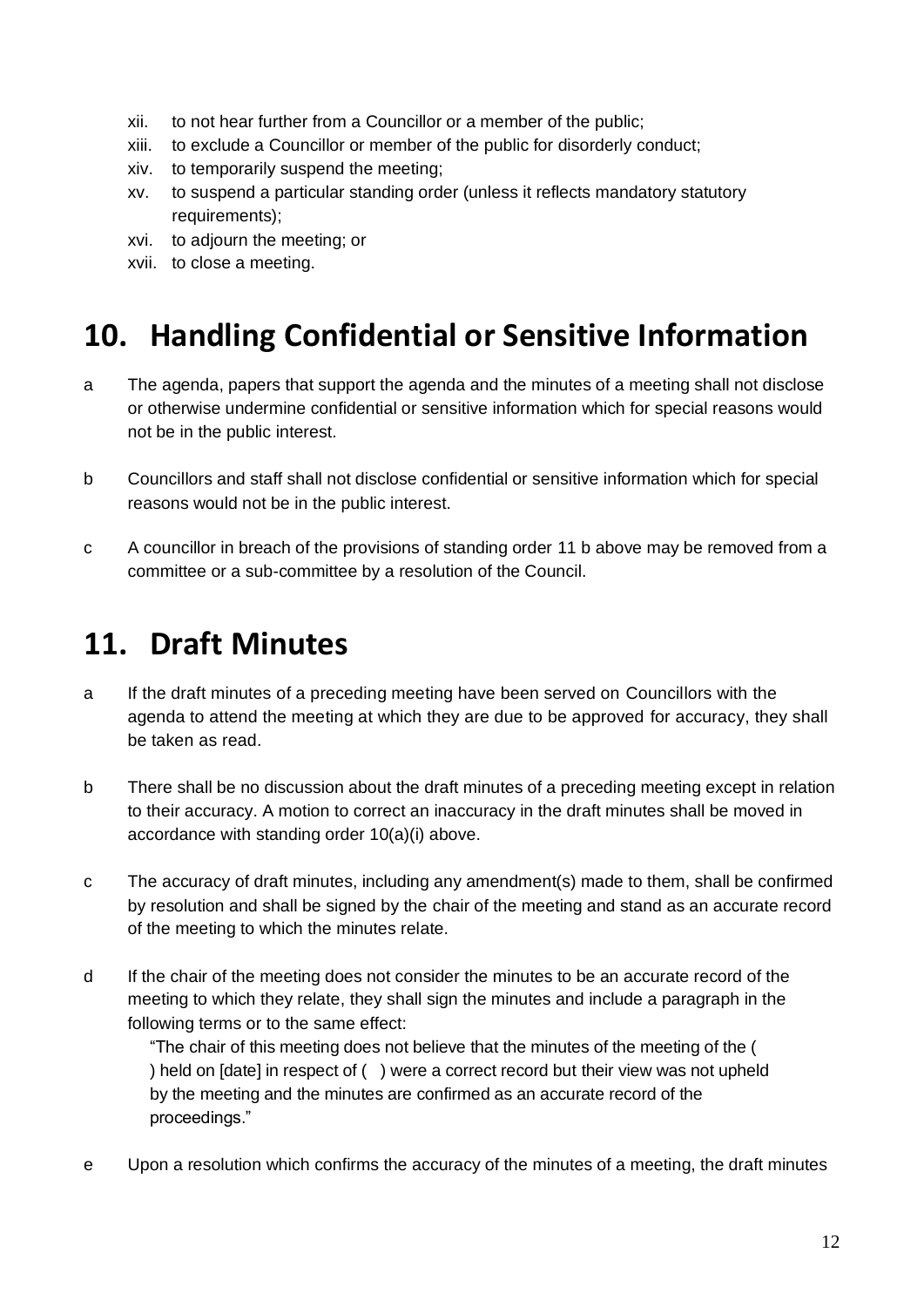or recordings of the meeting for which approved minutes exist shall be destroyed.

- f Minutes of the Annual Town Council Meeting are to be approved at the following Full Council Meeting.
- g Once approved the minutes of the Full Council and committees will be displayed on the noticeboard in the Square and on the council website.

#### <span id="page-12-0"></span>**12. Code of Conduct and Dispensations**

*See also standing order 3(t) above.* 

- a All Councillors and non-Councillors with voting rights shall observe the Code of Conduct adopted by the Council.
- b Unless they have been granted a dispensation, a Councillor or non-Councillor with voting rights shall withdraw from a meeting when it is considering a matter in which they have a disclosable pecuniary interest. They may return to the meeting after it has considered the matter in which he had the interest.
- c
- d **Dispensation requests shall be in writing by email and submitted to the Proper Officer** as soon as possible before the meeting, or failing that, at the start of the meeting for which the dispensation is required.
- e A decision as to whether to grant a dispensation shall be made [by the Proper Officer] OR [by a meeting of the Council, or committee or sub-committee for which the dispensation is required] and that decision is final.
- f A dispensation request shall confirm:
	- i. the description and the nature of the disclosable pecuniary interest or other interest to which the request for the dispensation relates;
	- ii. whether the dispensation is required to participate at a meeting in a discussion only or a discussion and a vote;
	- iii. the date of the meeting or the period (not exceeding four years) for which the dispensation is sought; and
	- iv. an explanation as to why the dispensation is sought.
- g Subject to standing orders 13(d) and (f) above, dispensations requests shall be considered [by the Proper Officer before the meeting or, if this is not possible, at the start of the meeting for which the dispensation is required] OR [at the beginning of the meeting of the Council, or committee or a sub-committee for which the dispensation is required].

#### **h A dispensation may be granted in accordance with standing order 13(e) above if having regard to all relevant circumstances the following applies:**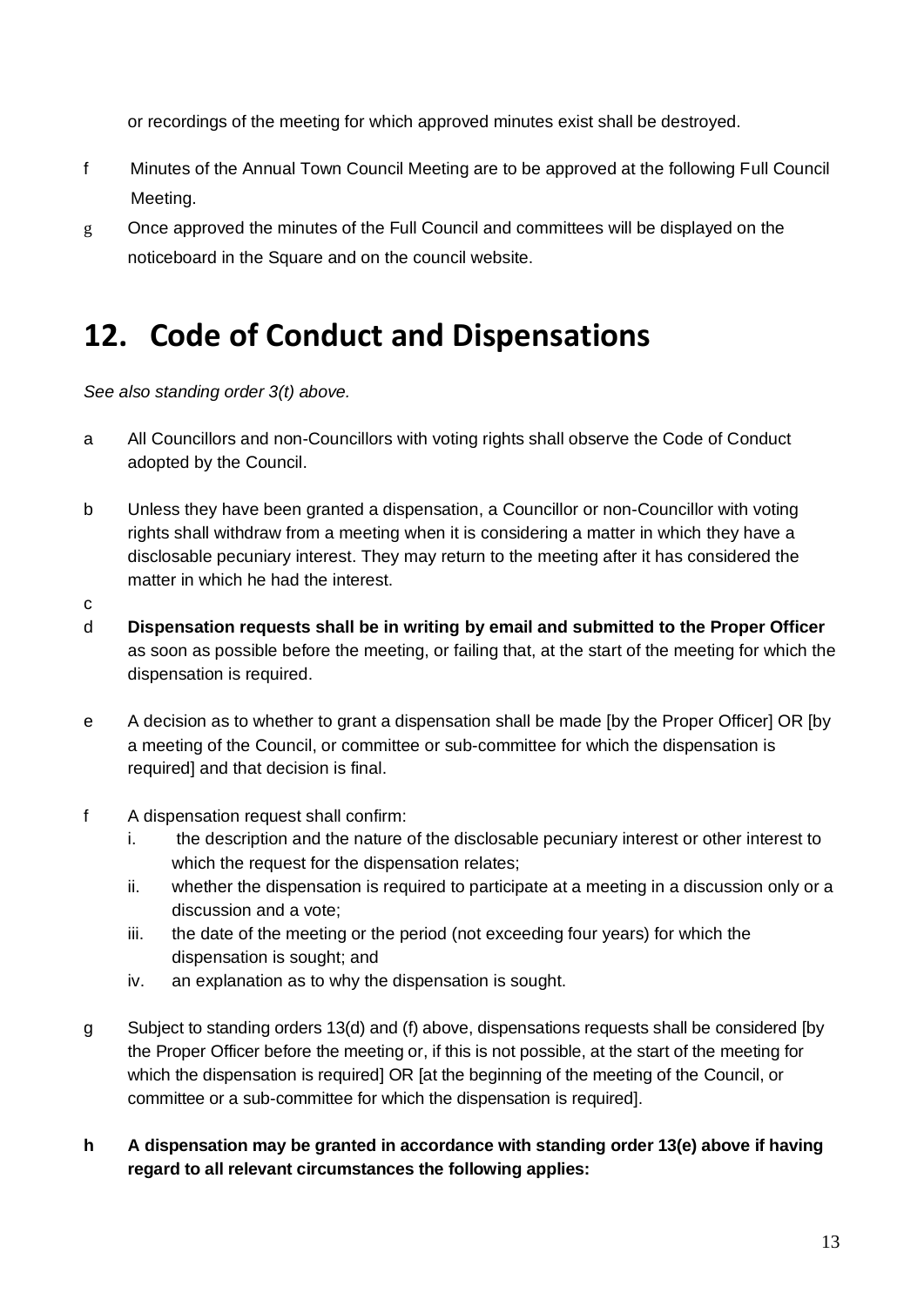- **i. without the dispensation the number of persons prohibited from participating in the particular business would be so great a proportion of the meeting transacting the business as to impede the transaction of the business or**
- **ii. granting the dispensation is in the interests of persons living in the Council's area or**
- **iii. it is otherwise appropriate to grant a dispensation.**

#### <span id="page-13-0"></span>**13. Code of Conduct complaints**

- a Upon notification by Milton Keynes Council that it is dealing with a complaint that a Councillor or non-Councillor with voting rights has breached the Council's Code of Conduct, the Proper Officer shall, subject to standing order 11 above, report this to the Council.
- b Where the notification in standing order 14(a) above relates to a complaint made by the Proper Officer, the Proper Officer shall notify the Chair of Council of this fact, and the Chair shall nominate another staff member to assume the duties of the Proper Officer in relation to the complaint until it has been determined [(England) and the Council has agreed what action, if any, to take in accordance with standing order 14(d) below].
- c The Council may:
	- i. provide information or evidence where such disclosure is necessary to progress an investigation of the complaint or is required by law;
	- ii. seek information relevant to the complaint from the person or body with statutory responsibility for investigation of the matter;
- **d Upon notification by Milton Keynes Council that a Councillor or non-councillor with voting rights has breached the Council's code of conduct, the Council shall consider what, if any, action to take against him. Such action excludes disqualification or suspension from office.**

### <span id="page-13-1"></span>**14. Proper Officer**

- a The Proper Officer shall be either (i) the clerk or (ii) other staff member(s) nominated by the Council to undertake the work of the Proper Officer when the Proper Officer is absent.
- b The Proper Officer shall:
	- i. at least three clear days before a meeting of the Council, a committee and a subcommittee serve on Councillors a summons, by email, confirming the time, place and the agenda provided any such email contains the electronic signature and title of the Proper Officer.

*See standing order 3(b) above for the meaning of clear days for a meeting of a full*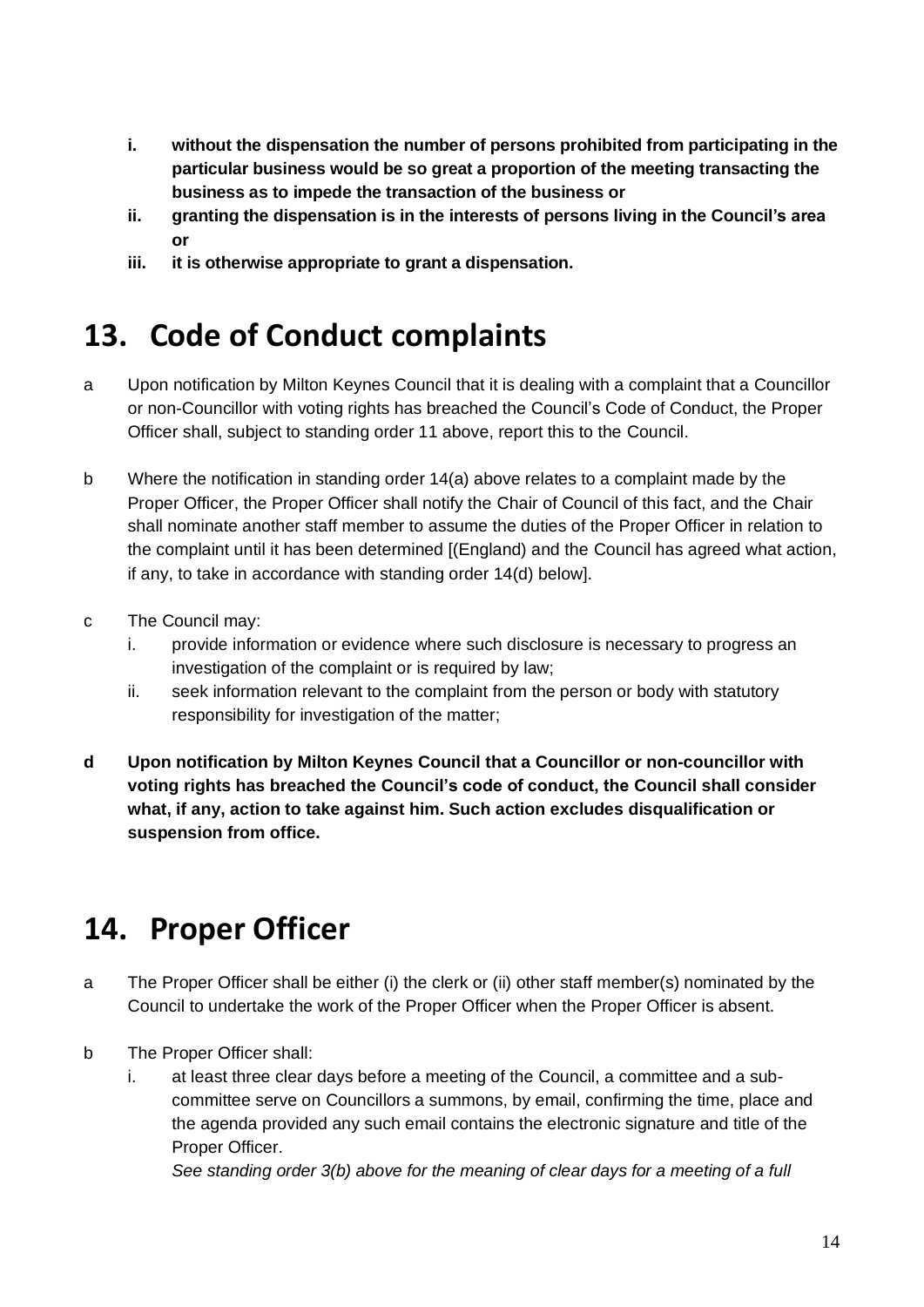*Council and standing order 3 (c) above for a meeting of a committee.*

ii. **give public notice of the time, place and agenda at least three clear days before a meeting of the Council or a meeting of a committee** or a sub-committee **(provided that the public notice with agenda of an extraordinary meeting of the Council convened by Councillors is signed by them); This notice will be displayed on the council website.**

*See standing order 3(b) above for the meaning of clear days for a meeting of a full Council and standing order 3(c) above for a meeting of a committee.*

- iii. subject to standing order 9 above, include on the agenda all motions in the order received unless a Councillor has given written notice at least 5 days before the meeting confirming their withdrawal of it;
- iv. **convene a meeting of Full Council for the election of a new Chair of the Council, occasioned by a casual vacancy in their office;**
- v. facilitate inspection of the minute book by local government electors;
- vi. **receive and retain copies of byelaws made by other local authorities;**
- vii. retain acceptance of office forms from Councillors;
- viii. retain a copy of every Councillor's register of interests;
- ix. assist with responding to requests made under the Freedom of Information Act 2000 and General Data Protection Regulation 2018, in accordance with and subject to the Council's policies and procedures relating to the same;
- x. receive and send general correspondence and notices on behalf of the Council except where there is a resolution to the contrary;
- xi. manage the organisation, storage of, access to and destruction of information held by the Council in paper and electronic form;
- xii. arrange for legal deeds to be executed; *See also standing order 22 below.*
- xiii. arrange or manage the prompt authorisation, approval, and instruction regarding any payments to be made by the Council in accordance with the Council's Financial Regulations;
- xiv. record every planning application notified to the Council and the Council's response to the local planning authority in a book for such purpose;
- xv. manage access to information about the Council via the publication scheme; and
- xvi. retain custody of the seal of the Council (if any) which shall not be used without a resolution to that effect.
- xvii. Action or undertake activity or responsibilities instructed by resolution or contained in standing orders

*See also standing order 22 below.*

#### <span id="page-14-0"></span>**15. Responsible Financial Officer**

a The Council shall appoint appropriate staff member(s) to undertake the work of the Responsible Financial Officer when the Responsible Financial Officer is absent.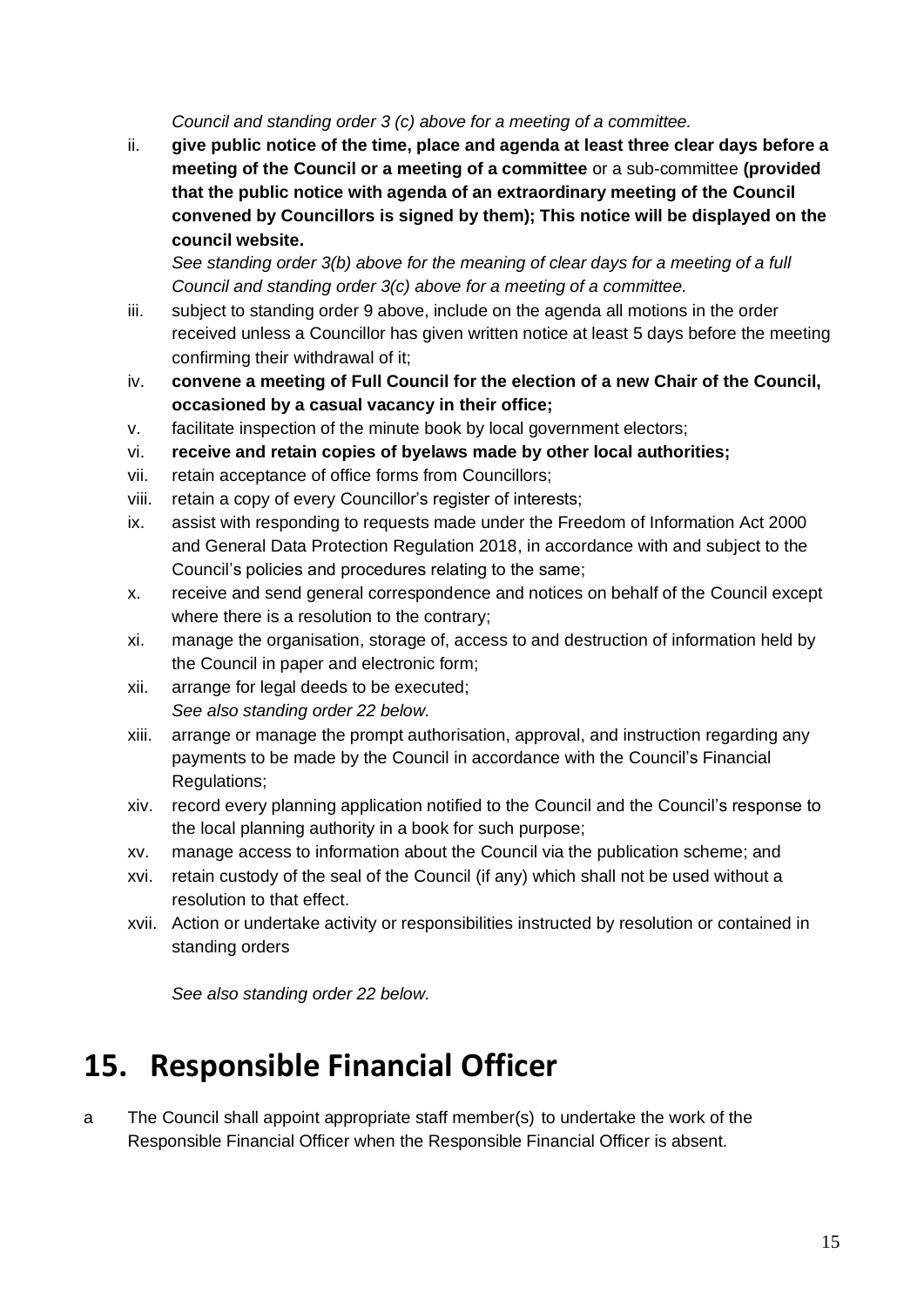#### <span id="page-15-0"></span>**16. Accounts and Accounting Statements**

- a "Proper practices" in the Standing Orders refer to the most recent version of Governance and Accountability for Local Councils – a Practitioners' Guide
- b All payments by the Council shall be authorised, approved and paid in accordance with the law, proper practices and the Council's Financial Regulations.
- c As soon as possible after the financial year end at 31 March, the Responsible Financial Officer shall provide:
	- a. each Councillor with a statement summarising the Council's receipts and payments for the last quarter and the year to date for information; and
	- ii. to the council the accounting statements for the year in the form of Section 2 of the Annual Governance and Accountability Return, as required by proper practices, for consideration and approval.

The year end accounting statements shall be prepared in accordance with proper practices and applying the form of accounts determined by the Council (receipts and payments, or income and expenditure) for a year to 31 March. A completed draft annual return shall be presented to each Councillor before the end of the following month of May. The Annual Return of the Council, which is subject to external audit, including the annual governance statement, shall be presented to Council for consideration and formal approval before September .

#### <span id="page-15-1"></span>**17. Financial Controls and Procurement**

- a The Council shall consider and approve Financial Regulations drawn up by the Responsible Financial Officer, which shall include detailed arrangements in respect of the following:
	- i. the keeping of accounting records and systems of internal controls;
	- ii. the assessment and management of financial risks faced by the Council;
	- iii. the work of the independent internal auditor in accordance with proper practices and the receipt of regular reports from the internal auditor, which shall be required at least annually;
	- iv. the inspection and copying by Councillors and local electors of the Council's accounts and/or orders of payments; and
	- v. procurement policies (subject to standing order 18(c) below) including the setting of values for different procedures where a contract has an estimated value of less than [£25,000].

These Financial Regulations shall be reviewed every three years for fitness of purpose.

b. **Financial regulations shall confirm that a proposed contract for the supply of goods, materials, services and the execution of works with an estimated value in excess of [**£25,000**] shall be procured on the basis of a formal tender as summarised in standing order 18(d) below, unless it is proposed to use an existing list of approved suppliers.**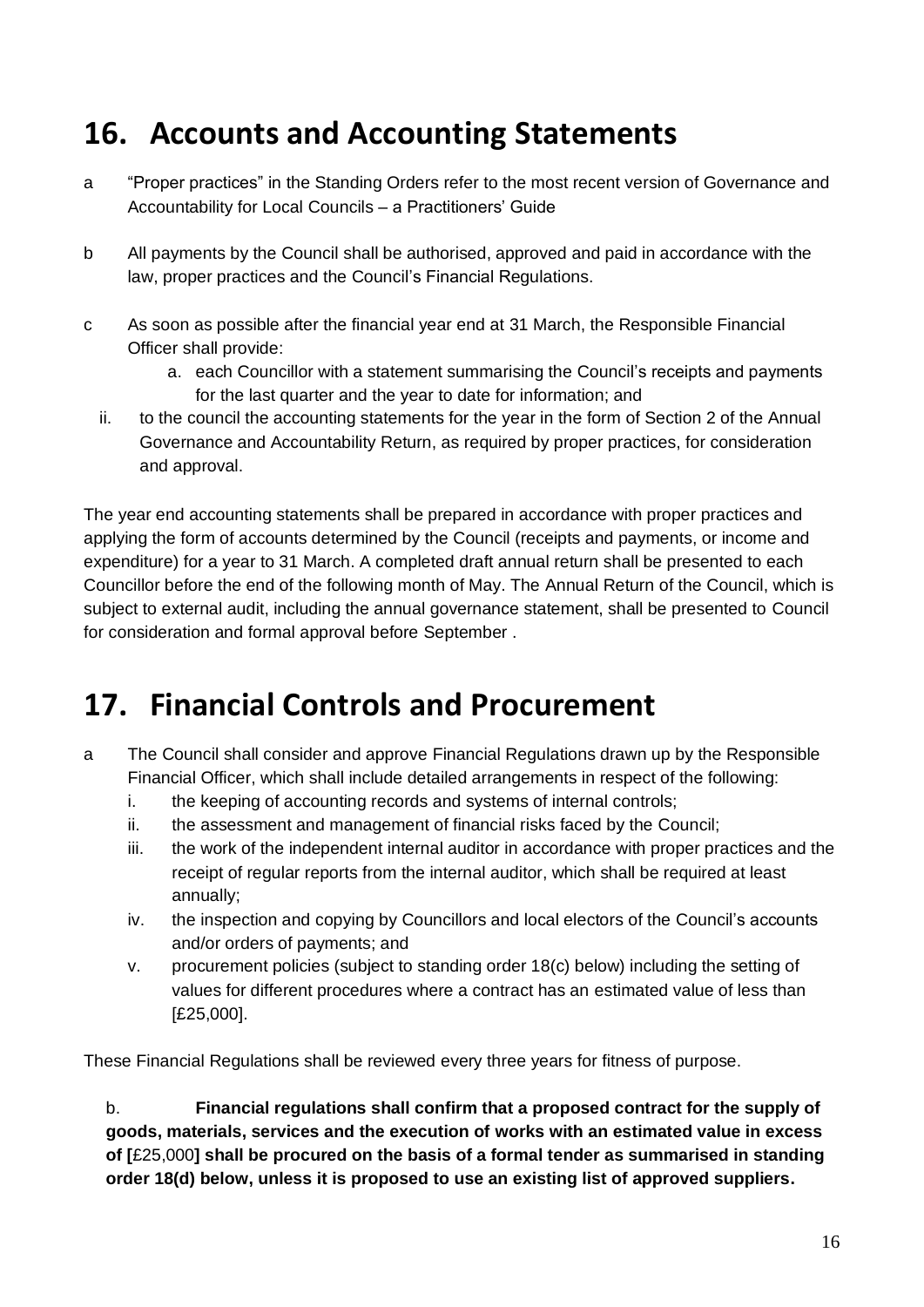Subject to additional requirements in the Financial Regulations of the Council, the tender process for contracts for the supply of goods, materials, services or the execution of works shall include, as a minimum, the following steps:

- i. a specification for the goods, materials, services or the execution of works shall be drawn up;
- ii. an invitation to tender shall be drawn up to confirm (i) the Council's specification (ii) the time, date and address for the submission of tenders (iii) the date of the Council's written response to the tender and (iv) the prohibition on prospective contractors contacting Councillors or staff to encourage or support their tender outside the prescribed process;
- iii. the invitation to tender shall be advertised on the council website and in any other manner that is appropriate;
- iv. tenders are to be submitted by email addressed to the Proper Officer;
- v. tenders shall be opened by the Proper Officer in the virtual presence of at least one Councillor after the deadline for submission of tenders has passed;
- vi. tenders are to be reported to and considered by the appropriate meeting of the Council or a committee or sub-committee with delegated responsibility.

Neither the Council, nor a committee or a sub-committee with delegated responsibility for considering tenders, is bound to accept the lowest value tender.

Where a public contract exceeds £25,000 the council must comply with articles 109 to 114 of 2015 Regulation 110, which provides that a council must advertise a contract opportunity on the 'Contract Finder' website, within 24 hours of advertising it elsewhere. Public contracts are defined as having the object for the execution of works, the supply of products or the provision of services. The information published on the Contracts Finder website must include a response date for interested parties, how they must respond, plus any other requirements for participating in the procurement. Once the contract is awarded the council must publish on the Contracts Finder website the name of the contractor, data in which the contract is entered into, value of the contract, whether the contractor is a Small or Medium enterprise (SME) or a non-governmental organisation which re-invests its surpluses to further to social, environmental or cultural activities (VCSE).**Where the value of a contract is likely to exceed £138,893 (or other threshold specified by the Office of Government Commerce from time to time) the Council must consider whether the Public Contracts Regulations 2006 (SI No. 5, as amended) and the Utilities Contracts Regulations 2006 (SI No. 6, as amended) apply to the contract and, if either of those Regulations apply, the Council must comply with EU procurement rules.**

#### <span id="page-16-0"></span>**18. Handling Staff Matters**

- a A matter personal to a member of staff that is being considered by a meeting of Council OR the Personnel committee is subject to standing order 11 above.
- b Subject to the Council's policy regarding absences from work, the Council's most senior member of staff shall notify the chair of the Personnel committee or, if they are not available,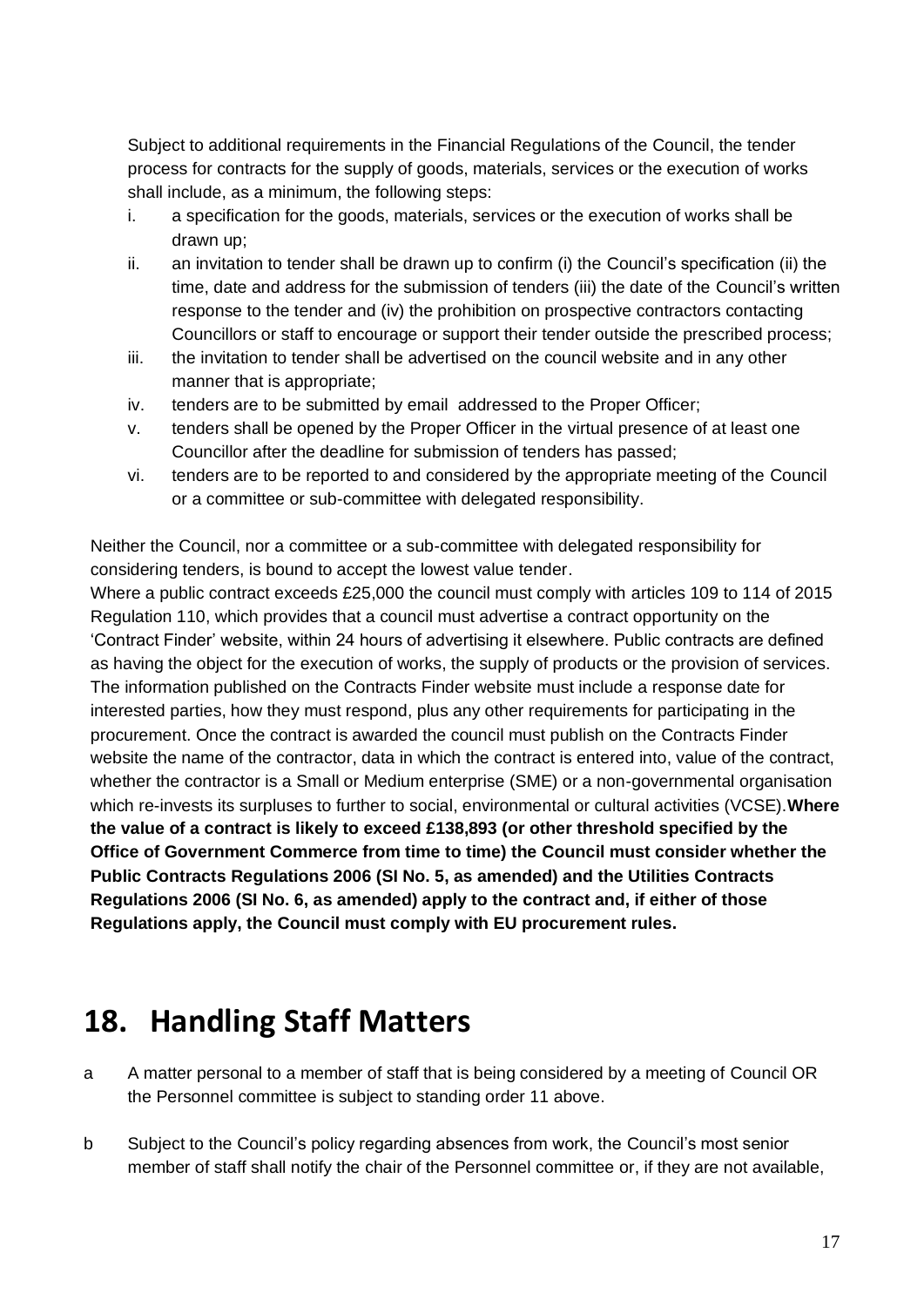the vice-chair of the Personnel committee.

- c The chair of the Personnel committee OR the Chair of Council or in their absence, the vicechair shall upon a resolution conduct a review of the performance and annual appraisal of the work of the Clerk's job title.
- d Subject to the Council's policy regarding the handling of grievance matters, the Council's most senior employee (or other employees) shall contact the chair of the Personnel committee or in their absence, the vice-chair of the Personnel committee in respect of an informal or formal grievance matter, and this matter shall be reported back and progressed by resolution of the Personnel committee.
- e Subject to the Council's policy regarding the handling of grievance matters, if an informal or formal grievance matter raised by Clerk relates to the chair or vice-chair of the Personnel committee, this shall be communicated to the Chair of Council, which shall be reported back and progressed by resolution of Full Council.
- f Any persons responsible for all or part of the management of staff shall treat the written records of all meetings relating to their performance, capabilities, grievance or disciplinary matters as confidential and secure.
- g The Council shall keep all written records relating to employees secure. All records shall be secured and electronic records shall be password protected and encrypted.
- h Only persons with line management responsibilities shall have access to staff records referred to in standing orders 19(f) and (g) above if so justified.
- i Access and means of access by keys and/or computer passwords to records of employment referred to in standing orders 19(f) and (g) above shall be provided only to (post holder) and/or the Chair of the Council OR the Personnel committee.

#### <span id="page-17-0"></span>**19. Requests for Information**

- a The Council may appoint a Data Protection Officer
- b Requests for information held by the Council shall be handled in accordance with the Council's policy in respect of handling requests under the Freedom of Information Act 2000 and the General Data Protection Regulation 2018
- c Correspondence from, and notices served by, the Information Commissioner shall be referred to the Data Protection Officer.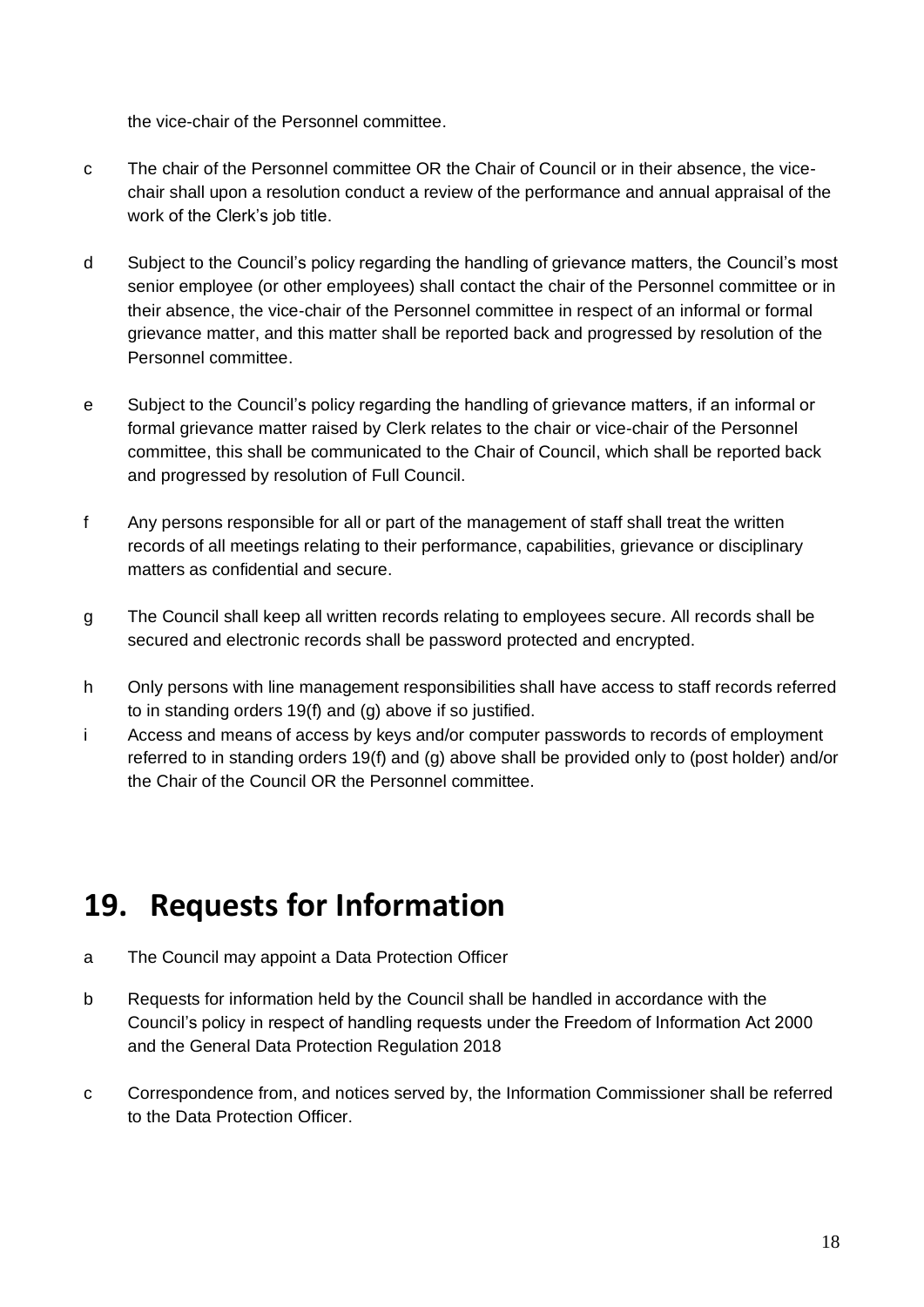#### <span id="page-18-0"></span>**20. Relations with the Press/Media**

a Requests from the press or other media for an oral or written comment or statement from the Council, its Councillors or staff shall be handled in accordance with the Council's policy in respect of dealing with the press and/or other media.

#### Policy on the reporting of meetings of the Council

This policy details the acceptable use for public meetings to be filmed, audio-recorded, photographed and the permitted use of social media. Under these new regulations:

- 1. Officers, councillors, guests and members of the public may be filmed, audio-recorded or photographed during a meeting which is open to the public. Out of courtesy any persons present wishing to film or audio record a public meeting must advise the Clerk before the meeting commences of their intent to do so, submitting their name and contact details which will be held by the Clerk. Filming and audio recording may be performed from the public seating area allocated at each meeting.
- 2. Vulnerable children and adults, plus children under the age of 18 years may only be filmed after consent has been obtained from the parent, guardian or carer.
- 3. The Chair will announce at the start of each meeting, any notice which has been provided of the intent to film or audio-record the meeting including the person's name who will be performing this recording. The persons recording must ensure that personal data is used and stored in accordance with the General Data Protection Regulation 2018.
- 4. Anyone present who actively objects to being filmed must inform the Chair following this announcement at the start of the meeting, so the recorder can ensure that this request is adhered to; so long as it does not undermine the transparency of the meeting. A designated area will be identified for those persons not wishing to be filmed. All persons present have the right the view the footage recorded at the meeting, which must be supplied to the Clerk following the meeting.
- 5. Meetings where the press and public are excluded, may not be filmed and all persons present must confirm that all recording equipment and devices have been removed or switched off before this closed session begins, to ensure that confidentiality is not breached. The Council must ensure that they satisfy themselves that this has been adhered to before the closed part of the meeting commences.
- 6. The use of social media such as blogging, Facebook and Twitter is also permitted by the public during this meeting, so long as it does not disrupt the proceedings. All devices must be switched onto silent during the meeting to prevent any disruption. Councillors or officers wishing to film or use social media during a meeting should make their intensions known to the chair.
- 7. Under the Council Standing Orders any disruptive behaviour may result in you being asked to be excluded from the meeting. In relation to this policy examples of disruptive behaviour, but are limited to are; asking people to repeat statements for the purpose of the recording, flash photography, excessive noise in recording or setting up of equipment during the meeting, filming or recording from any other area than the designated public seating area or oral commentary during the meeting.

#### <span id="page-18-1"></span>**21. Execution and Sealing of Legal Deeds**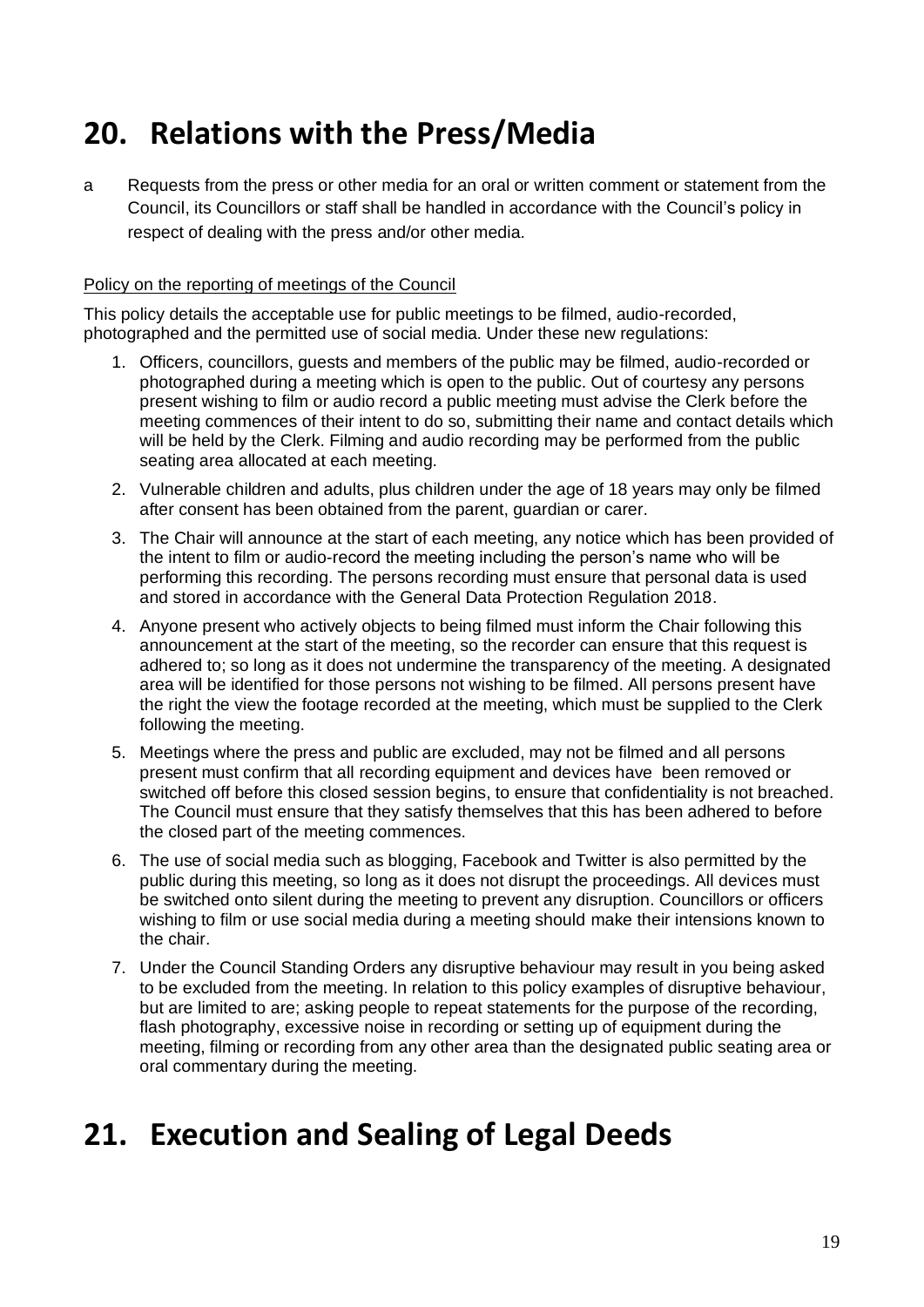*See also standing orders 15(b)(xii) and (xvii) above.*

- a A legal deed shall not be executed on behalf of the Council unless authorised by a resolution.
- **b Subject to standing order 22(a) above, the Council's common seal shall alone be used for sealing a deed required by law. It shall be applied by the Proper Officer in the virtual presence of two Councillors who shall sign the deed as witnesses.** *The above is applicable to a Council with a common seal.*

#### <span id="page-19-0"></span>**22. Communicating with District and County or Unitary Councillors**

- a An invitation to attend a meeting of the Council shall be sent, together with the agenda by email, to the ward Councillor(s) of the [(England Unitary Council representing the area of the Council.
- b Unless the Council determines otherwise, a copy of each letter sent to Milton Keynes Council shall be sent to the ward Councillor(s) representing the area of the Council.

#### <span id="page-19-1"></span>**23. Restrictions on Councillor activities**

- a. Unless authorised by a resolution, no Councillor shall:
	- i. inspect any land and/or premises which the Council has a right or duty to inspect;
	- ii. issue orders, instructions or directions.

#### <span id="page-19-2"></span>**24. Standing Orders Generally**

- a All or part of a standing order, except one that incorporates mandatory statutory requirements, may be suspended by resolution in relation to the consideration of an item on the agenda for a meeting.
- b A motion to add to or vary or revoke one or more of the Council's standing orders, except one that incorporates mandatory statutory requirements, shall be proposed by a special motion, the written notice by at least two thirds of Councillors to be given to the Proper Officer in accordance with standing order 9 above.
- c The Proper Officer shall provide a copy of the Council's standing orders to a Councillor as soon as possible after he has delivered their acceptance of office form.